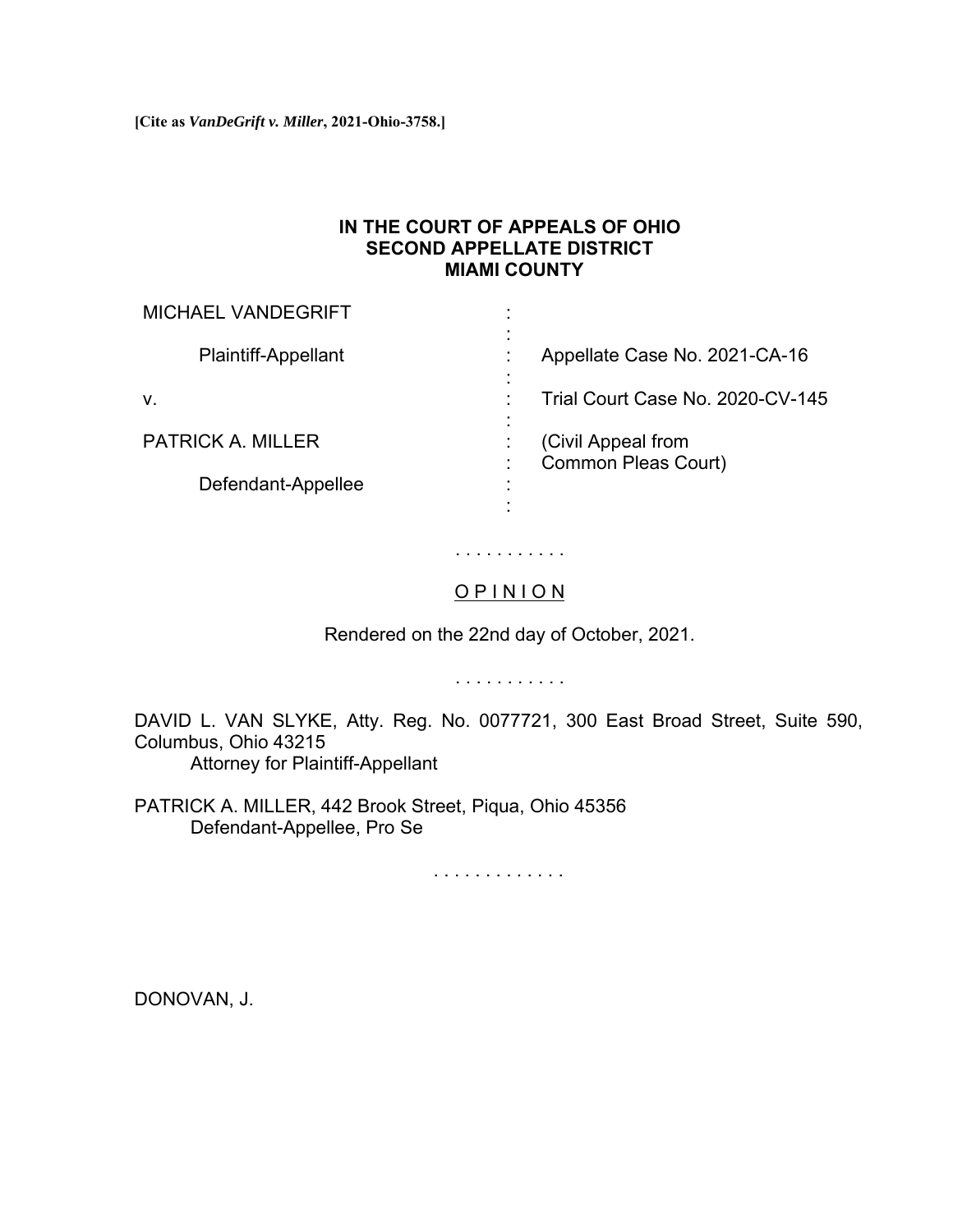**{¶ 1}** Michael VanDeGrift<sup>1</sup> appeals from the trial court's April 7, 2021 judgment, which overruled his motion for default judgment or, in the alternative, for summary judgment, on his action for a declaratory judgment and to quiet title. The trial court also dismissed the action for lack of subject matter jurisdiction. The trial court erred in concluding that it lacked jurisdiction over VanDeGrift's complaint, and it erred in overruling his motion for default judgment and/or summary judgment. The judgment of the trial court is reversed, and the matter is remanded for further proceedings consistent with this opinion.

**{¶ 2}** On May 14, 2020, VanDeGrift filed his complaint for declaratory judgment. The complaint alleged that VanDeGrift was the owner, in fee simple, of real property at 442 Brook Street, Piqua, Ohio ("the property") pursuant to general warranty deeds filed by six people, who had previously shared ownership of the property. (Instrument Nos. 201OR-11278 (Thomas E. Smith), 2011OR-11279 (Thomas E. Smith Jr.), 2011OR-11280 (Erin [A.] Boroff Guardian), 2011OR-11281 (Erin A. Boroff), 2011OR-11282 (Nicholas A. Miller) and 2011OR-11283 (Timothy D. Miller) of Miami County Records, filed on September 27, 2011.) The general warranty deeds were attached as exhibits. The complaint further alleged that defendant Patrick A. Miller had purported to convey his interest in the property to VanDeGrift through Erin A. Boroff, his guardian, pursuant to Miami County Probate Court Case No. 84915. Exhibit C was the deed by which Boroff purportedly transferred Miller's ownership interest to VanDeGrift.

**{¶ 3}** The complaint stated that, at the time Exhibit C was executed by Boroff as

 $1$  The trial court's judgment appears to have misspelled plaintiff-appellant's name as Vandergrift.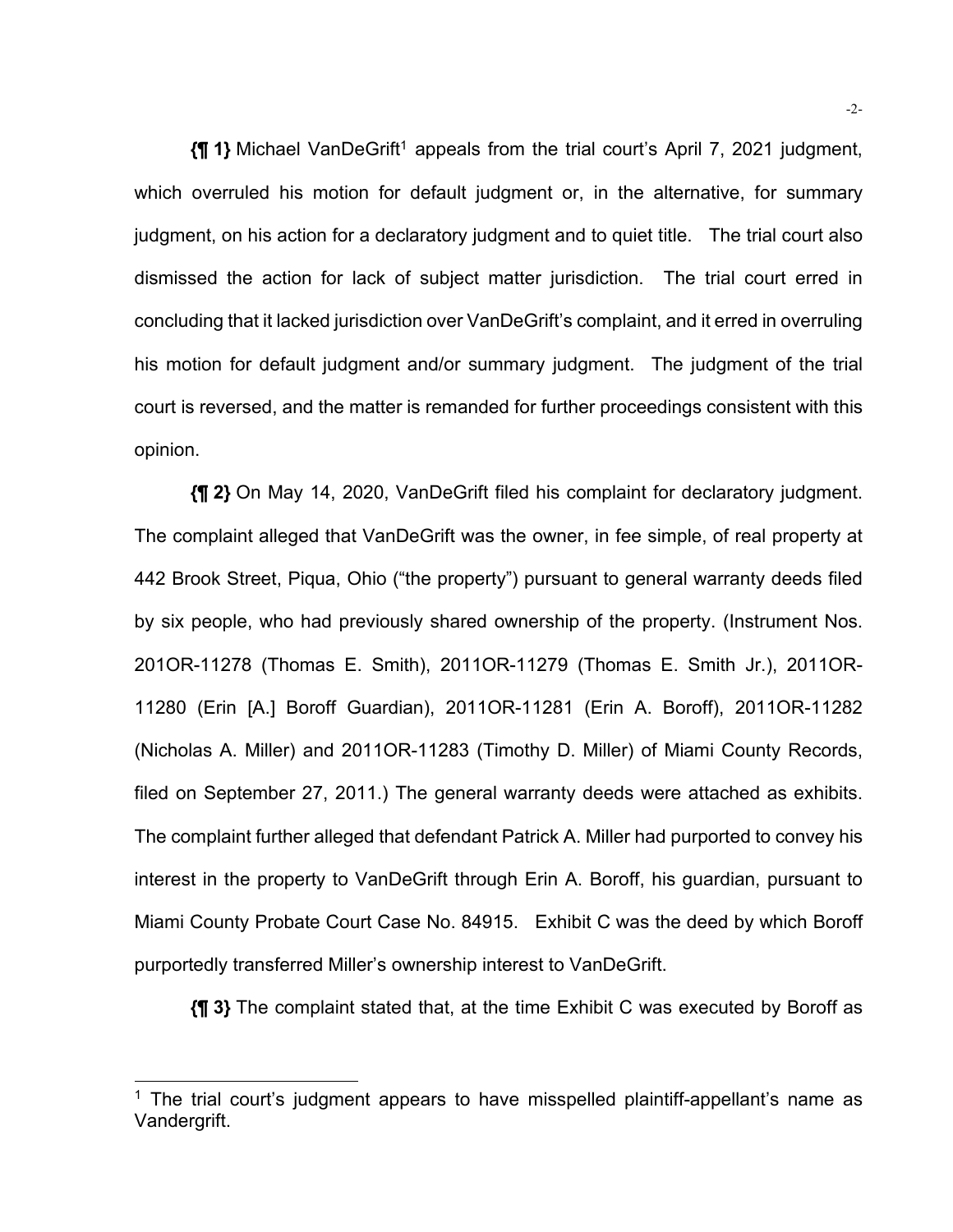Miller's guardian, Boroff was acting as the guardian of the Miller's person but not as guardian of Miller's estate. In Count I, for "Declaratory Judgment/Conveyance of Property," VanDeGrift alleged that Boroff had filed an application for appointment of emergency guardian of the person of Patrick A. Miller on August 26, 2011 ("the first application"). Miller was served with the first application on August 29, 2011. An emergency order for guardianship of Miller's person was granted, and letters of guardianship of the person only were issued to Boroff. The emergency order was twice extended. Case No. 84915 was closed in November 2011.

**{¶ 4}** The complaint further alleged that, on September 20, 2011, Boroff filed an application for appointment of guardian of alleged incompetent seeking a non-limited guardianship over Miller ("the second application") in Probate Court Case No. 84915-1. According to the complaint, a hearing was scheduled in Case No. 84915-1 for October 24, 2011, but the hearing was again set for the appointment of a guardian of the person of Patrick A. Miller, not his estate. According to the complaint, Miller "was served with the second application and notice of hearing on October 4, 2011, but the second application was withdrawn on November 22, 2011, and the guardianship was terminated on November 30, 2011. Exhibits documenting these events were attached to the complaint. Finally, the complaint alleged that, on September 22, 2011, Boroff executed Exhibit C, the deed purporting to convey Miller's interest in the property to VanDeGrift.

**{¶ 5}** In support of the request for declaratory judgment, the complaint alleged: Pursuant to R.C. § 2721.03, this Court is empowered to determine the rights, duties and interests of Plaintiff Michael VanDeGrift and Defendant Patrick A. Miller as those rights duties and interests pertain or relate to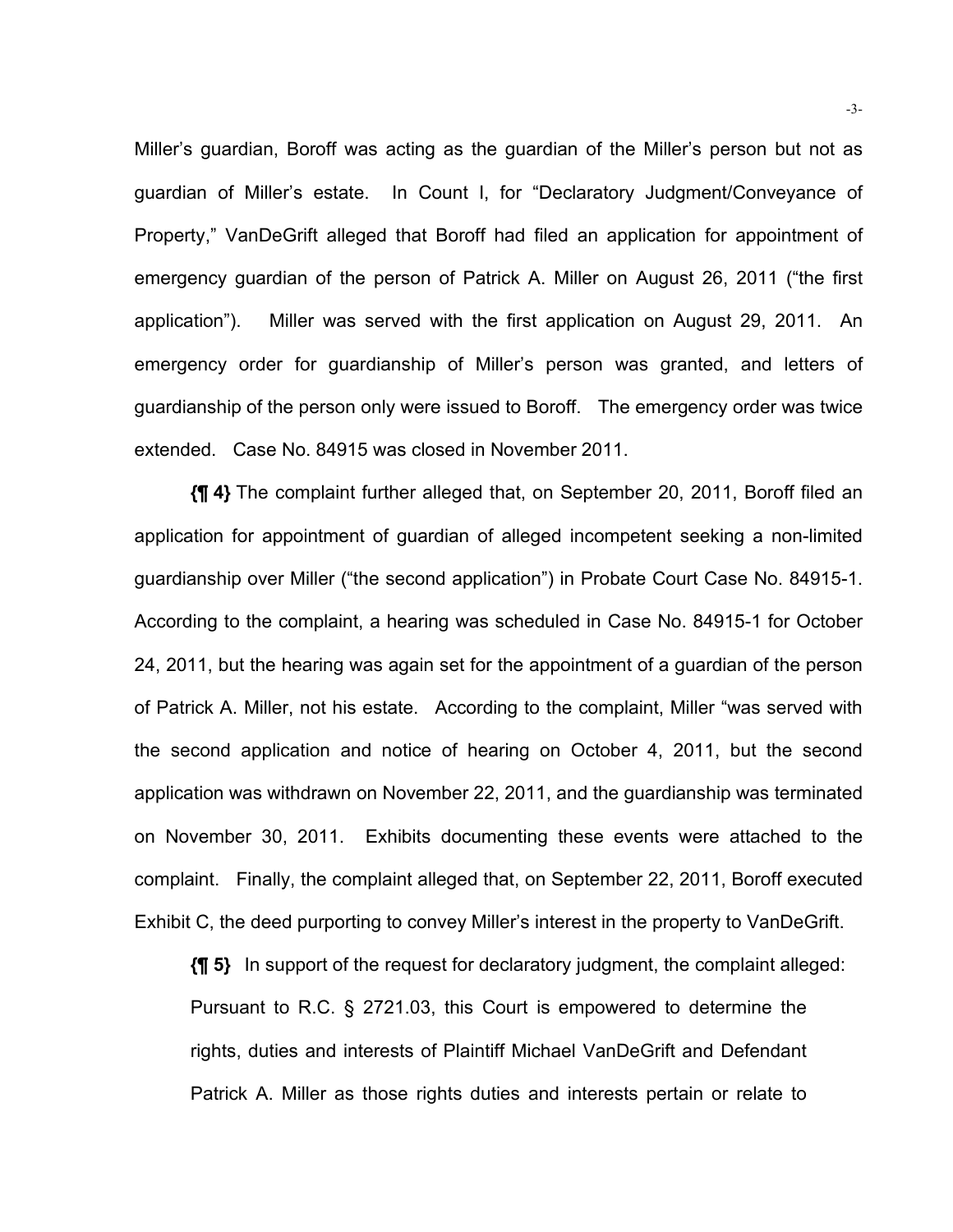Exhibit C, a Deed of Executor, Administrator, Trustee, Guardian, Receiver or Commissioner [from] Erin A. Boroff, Guardian under the Guardianship of Patrick A. Miller by the power conferred by the Guardianship Probate Case # 84915, to Michael VanDeGrift which deed is recorded in Instrument No. 2011OR-11280 of Miami County Records ("Deed").

VanDeGrift's complaint also asserted that R.C.  $5301.07(C)^2$  "creates a conclusive presumption that an instrument of record for more than four years is valid," and by "operation of law, the Deed conveyed the interest of Patrick A. Miller in the Property" to him.

**{¶ 6}** In Count II, seeking to quiet title, VanDeGrift alleged that he was in possession of the property, and that Miller "has or may claim to have an interest in the Property that is superior" to VanDeGrift's interest. The complaint alleged that the guardian signed the deed conveying Miller's interest in the property to VanDeGrift on September 22, 2011, and that Miller had not asserted a claim to the property since that date. According to VanDeGrift, he was entitled to an order quieting Miller's interest in the property.

**{¶ 7}** The record reflects that service upon Miller via certified mail at a Wayne Street address was unsuccessful on June 9, 2020. On August 10, 2020, Affidavits of Special Process Server were filed in which the affiant averred that she had been unable

 $2$  "When a real property instrument is of record for more than four years from the date of recording of the instrument, and the record shows that there is a defect in the making, execution, or acknowledgment of the instrument, the instrument and the record thereof shall be cured of the defect and be effective in all respects as if the instrument had been legally made, executed, acknowledged, and recorded. \* \* \*." R.C. 5301.07(C).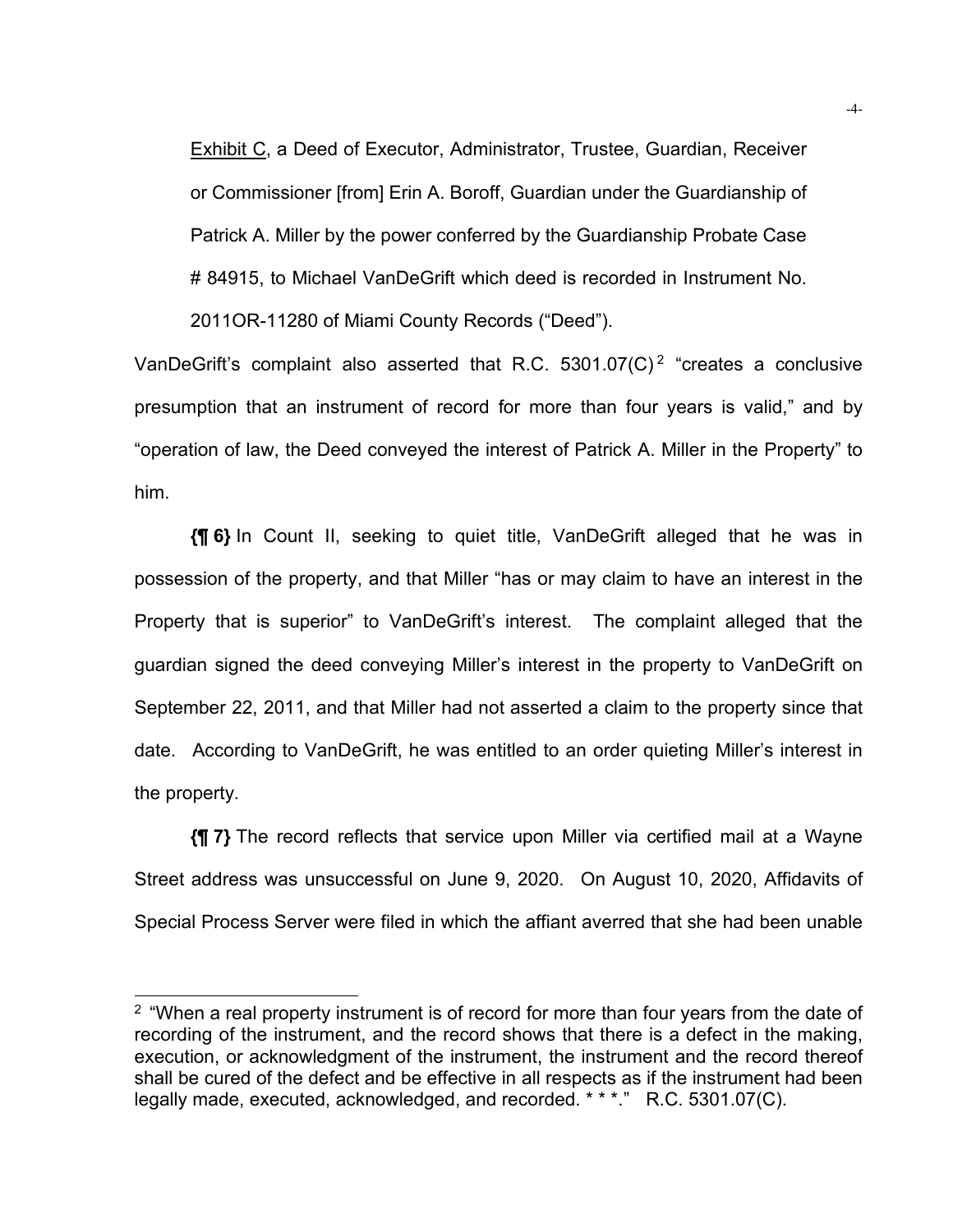to perfect service upon Miller at a Wayne Street address or at a Broadway address in Piqua. Counsel for VanDeGrift then requested residential service by Firefly Legal, Inc. at the Wayne Street address and an affidavit for service by publication.

**{¶ 8}** On August 18, 2020, counsel for VanDeGrift filed a "Notice of Filing Proof of Publication," to which was attached a notarized affidavit of publication and a copy of the legal notice that appeared on July 10, 17, 24, 31, and August 7 and 14, 2020, in "Miami Valley Today," a daily newspaper of general circulation. The notice provided:

Patrick A. Miller, whose last known address cannot be ascertained, will take notice that on May 14, 2020, Michael VanDeGrift filed his Complaint for Declaratory Judgment, for the Conveyance of Title and to Quiet Title in the Common Pleas Court of Miami County, Ohio in Case No. 20-145, the object and demand for relief of which seeks, in part, to quiet Patrick A. Miller's interest, if any, in property commonly known as 442 Brook Street, Piqua, Ohio; the conveyance of which, through a Guardian, was part of Miami County Probate Court Case No. 84915. Patrick A. Miller is required to answer within 28 days after the last publication, which shall be published once a week for six consecutive weeks, or they may be denied a hearing in this case.

**{¶ 9}** On September 15, 2020, VanDeGrift filed a motion for default judgment, but he withdrew the motion on October 22, 2020. On October 23, 2020, substitute counsel for VanDeGrift entered an appearance.

**{¶ 10}** On December 4, 2020, VanDeGrift filed a renewed motion for default judgment or, in the alternative, a motion for summary judgment on his declaratory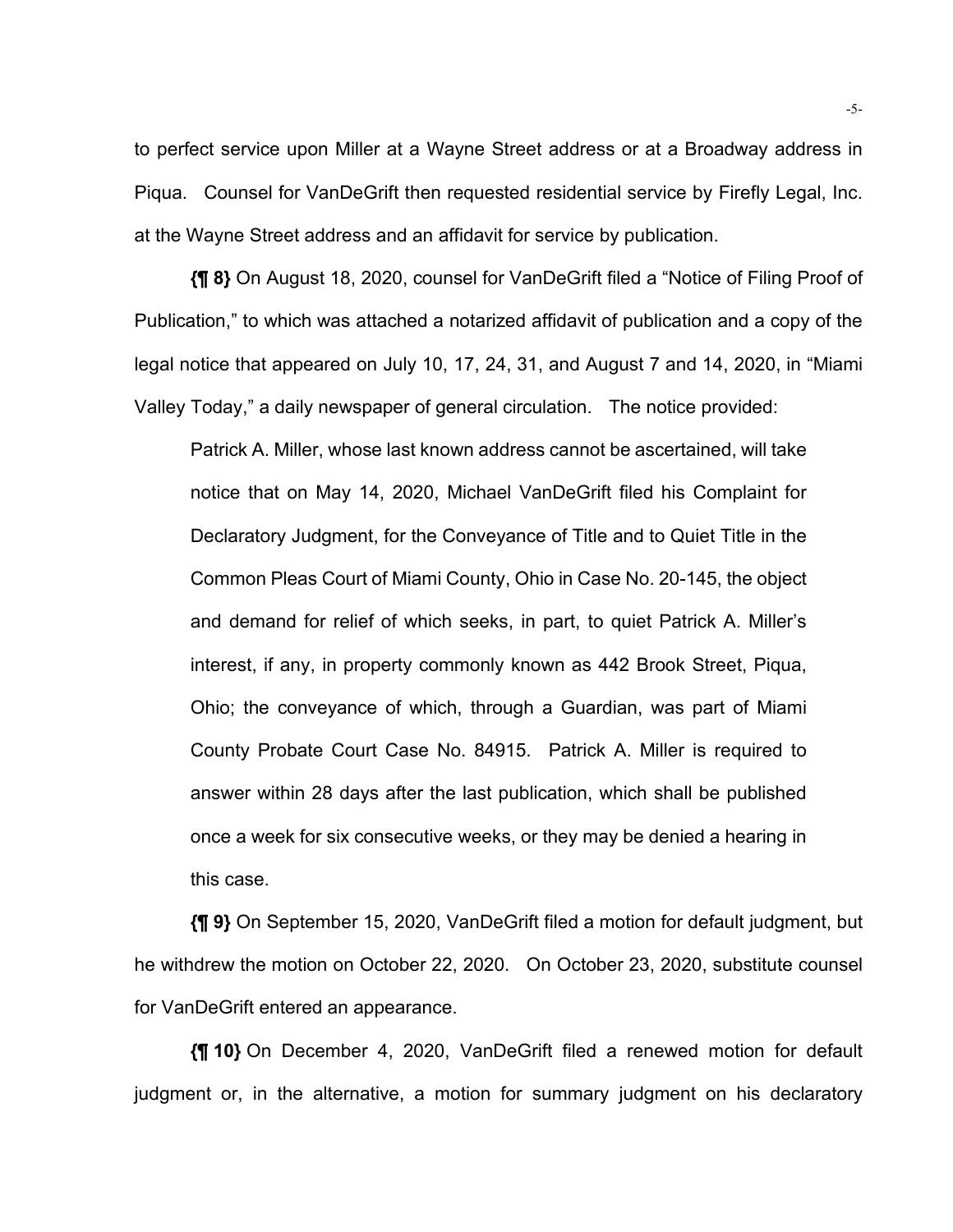judgment and quiet title actions. The motion repeated the allegations in the complaint. VanDeGrift asserted that he was entitled to default judgment pursuant to Civ.R. 55 and/or to summary judgment pursuant to Civ.R. 56, and to declaratory relief pursuant to R.C. 2721.02 and 2721.03. According to VanDeGrift, clouds "on title that may be removed via a quiet title action include potentially adverse interests in the real estate that arise by way of a mortgage, lien or other recorded and/or unrecorded instruments or claims to real property." VanDeGrift asserted that Miller's potential interest in the property was a cloud on VanDeGrift's record title and that, inasmuch as there was no other procedural method to quiet title through the probate court under the circumstances presented, he was entitled to the relief sought in his complaint.

**{¶ 11}** The court set the motion for hearing on March 11, 2021, and ordered that Miller be served at a High Street address in Covington. In its decision, the court stated that Miller "did not file a reply" and that the court held the hearing with counsel for VanDeGrift. The court stated that, "[n]otwithstanding whether service by publication was proper," the court had set a hearing on VanDeGrift's motion "because a review of the Complaint indicated that this Court does not have subject matter jurisdiction." The court noted VanDeGrift's arguably conflicting arguments at the hearing that Boroff, the guardian of Miller's person, had no authority to execute the deed for Miller, but that the court had authority pursuant to R.C. 5303.01 to find that VanDeGrift was the owner of the property so transferred.

**{¶ 12}** Regarding Boroff's guardianship, the court noted that "[n]o inventory of the real estate held by the ward was filed, nor was any action filed to sell the real estate pursuant to R.C. 2127.01."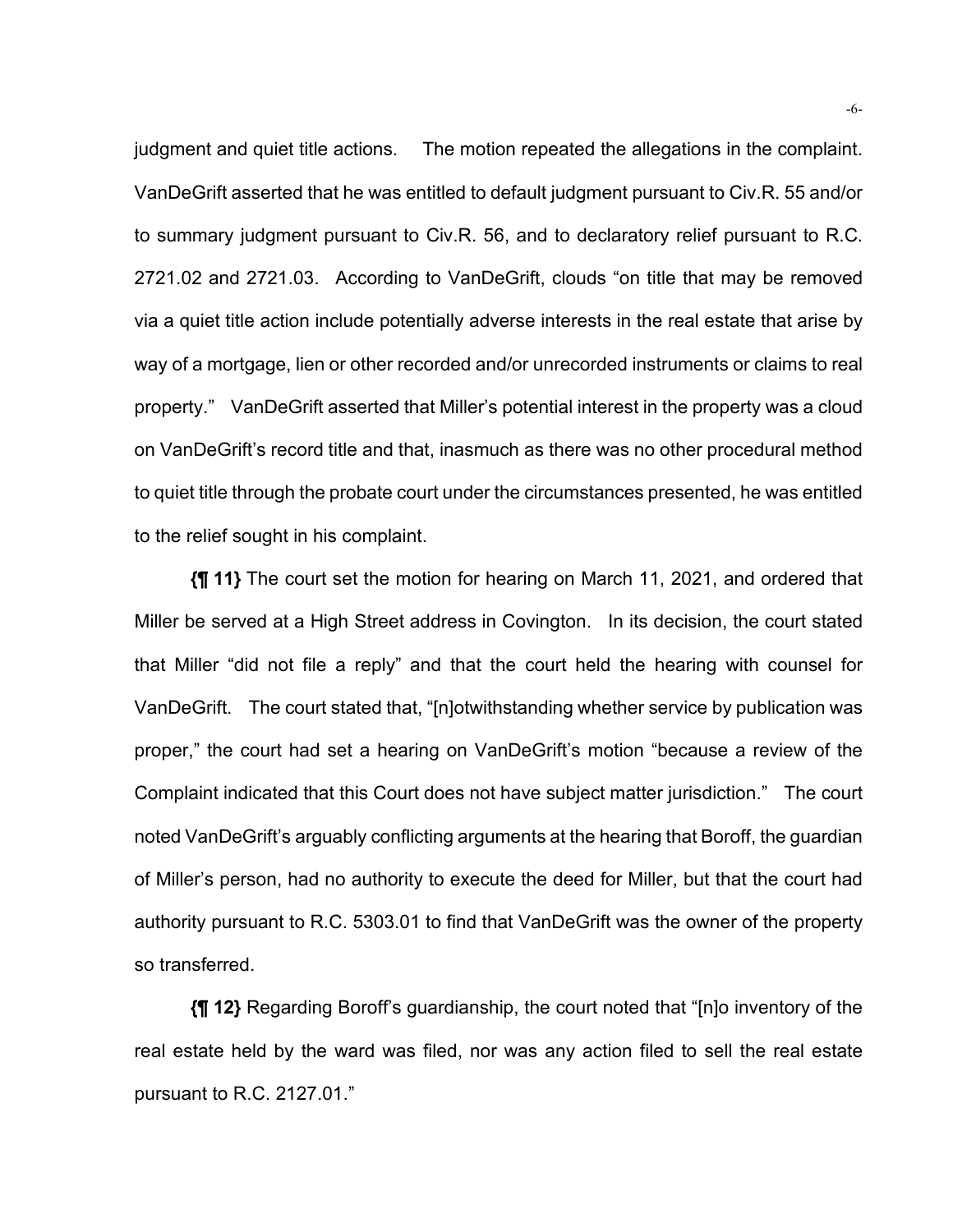**{¶ 13}** The court determined as follows:

Plaintiff initially claims that the Court has authority to declare and determine the rights of the Plaintiff and Defendant pursuant to R.C. 2721.03. Based on the Complaint, the instrument is not a valid deed of transfer because, fundamentally, it is not signed by the grantor. *See, R.C. 5301.01*. As Plaintiff conceded, the person who did sign had no authority to execute a deed of transfer on behalf of [Miller], although she had been appointed Guardian of the Person. R.C. 2127.01 provides that all proceedings for the sale of land by executors, administrators, and guardians shall be in accordance with R.C. 2127.01 to 2127.43 (commonly known as land sale proceedings).

(Footnote omitted.)

**{¶ 14}** The court noted that, based on the averments in the complaint, it appeared that Miller still owned a 1/6 interest in the real estate, "because it was not transferred by Patrick Miller or anyone on his behalf," and Boroff had "had no authority to transfer the real estate of her ward, thus, it was not transferred." The court concluded that the fact that a guardianship was opened compelled the conclusion that it (the general division of the common pleas court) did not have authority to determine that Miller had transferred the property, because it had no jurisdiction; rather, the probate court had exclusive jurisdiction over the conduct of Boroff as a guardian and over her execution of a deed on behalf of Miller "under color of her appointment."

**{¶ 15}** The court stated that it had reviewed R.C. 2721.03 and R.C. 5301.07, upon which VanDeGrift relied, and found that it was not clear that the statutes authorized the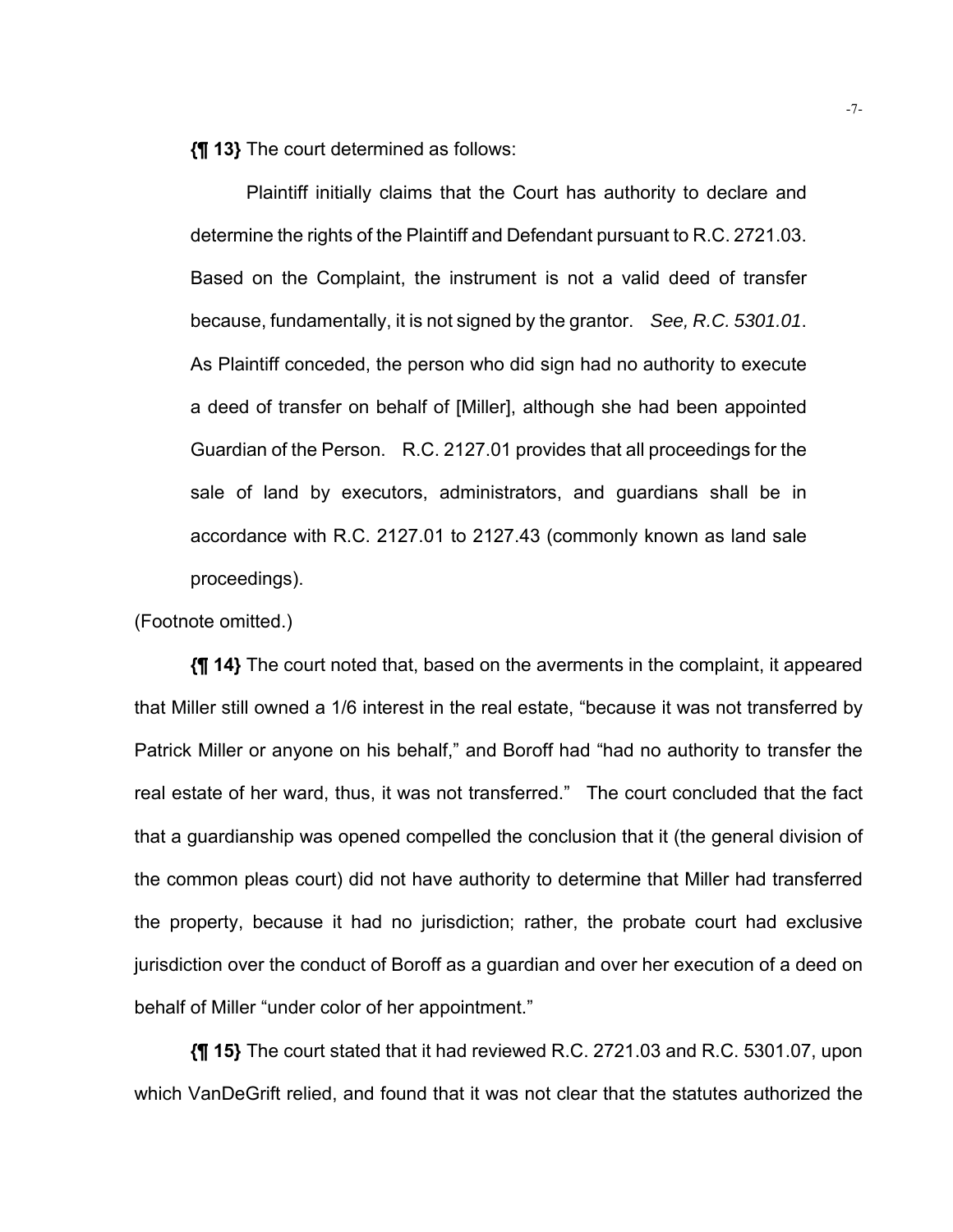relief requested. "More importantly, nothing in these statutes indicate that they cannot be applied by the Miami County Probate Court. The application of those statutes to these facts are in the exclusive jurisdiction of the Miami County Probate Court." For these reasons, the court found the motion for default judgment "not well-taken."

**{¶ 16}** Regarding summary judgment, the court found that VanDeGrift's exhibits attached to the renewed motion were "not admissible evidence" in summary judgment and could not establish the elements of his claim. The court concluded that, if these documents were admissible, they tended to show that VanDeGrift was not the owner of the 1/6 interest previously held by Miller, and VanDeGrift accordingly had "failed to meet his burden of establishing that no genuine issue of fact exists because [VanDeGrift's] exhibits are not evidence." The court denied the motion for summary judgment.

**{¶ 17}** Finally, the court concluded: "Plaintiff's Motions are not well-taken, and are hereby denied. The Court finds that, pursuant to Civ.R. 12(H)(3), it lacks subject matter jurisdiction on Plaintiff's claims. Therefore, the action is hereby dismissed."

**{¶ 18}** On appeal, VanDeGrift asserts a single assignment of error. Miller has not filed a brief. VanDeGrift's assignment of error states:

THE TRIAL COURT HAS SUBJECT MATTER JURISDICTION TO QUIET APPELLEE'S [SIC] TITLE.

**{¶ 19}** VanDeGrift asserts that Boroff "executed [a] Guardian's Deed on September 22, 2011 purporting to convey [Miller's[ interest in the Property to [VanDeGrift] without proper and necessary approval of the Probate Court under circumstances where there is no pending action in the Probate Court." VanDeGrift argues that, "although [he] is shown as being the record owner of the Property, he is missing a 1/6 interest because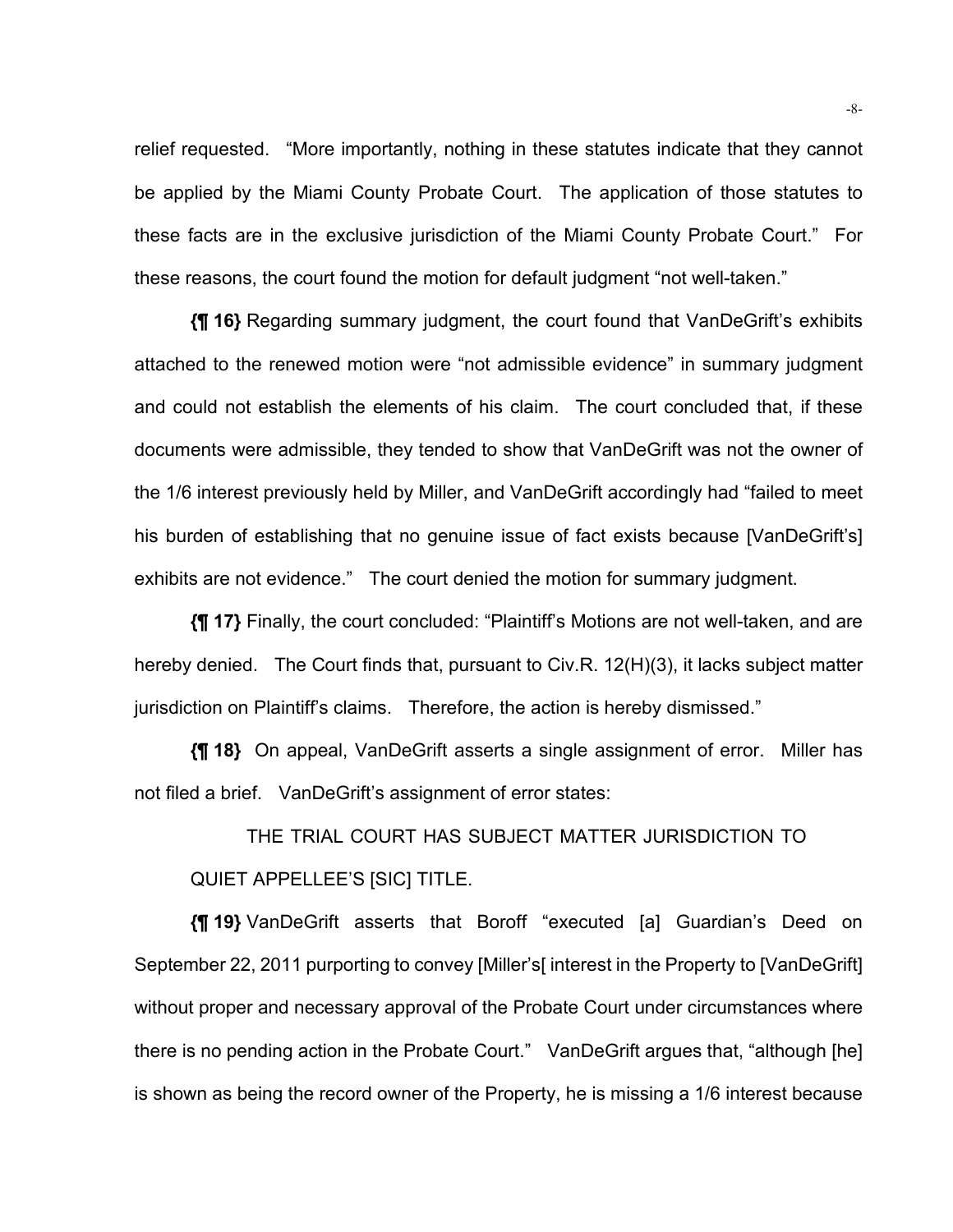Erin A. Boroff lacked authority to execute the Executor's Deed" on behalf of Miller. According to VanDeGrift, there is no dispute that guardianship actions are within the exclusive jurisdiction of the probate court and that the probate court has exclusive jurisdiction over Boroff in her capacity as a guardian, but his attempt to "quiet any/all interest" of Miller in the property because the guardian lacked authority as a matter of law to execute the Guardian's Deed on Miller's behalf, as guardian over Appellee's person but not his estate, was not exclusively within the purview of the probate court. VanDeGrift cites *Art v. Erwin*, 194 Ohio App.3d 421, 2011-Ohio-2371, 956 N.E.2d 879 (10th Dist.) (where daughter lacked the authority as her mother's guardian to take possession of assets transferred from her mother's brokerage account without prior court approval, the company holding the brokerage account was culpable for conveying away estate assets to a person who was not authorized to take possession of them under R.C. 2109.52).

**{¶ 20}** VanDeGrift asserts that, because the Guardians' Deed was invalid as a matter of law and he is not under guardianship, "there is no *in rem* relief" that he can seek in the probate court. In other words, he asserts that he cannot move the probate court to retroactively appoint a guardian over Miller to validate the Guardian's Deed improperly executed by Boroff. VanDeGrift asserts that his "sole remedy" is with the general division of the common pleas court, citing R.C. 2101.24 and *Weathington v. Hill*, 3d Dist. Marion No. 9-11-16, 2011-Ohio-5875. VanDeGrift argues that none of the subsections of R.C. 2101.24 "afford subject matter jurisdiction to enter declaratory relief and quiet title against a person that is not under guardianship. As such, the general division of the Court of Common Pleas – not the Probate Court – has exclusive jurisdiction and authority to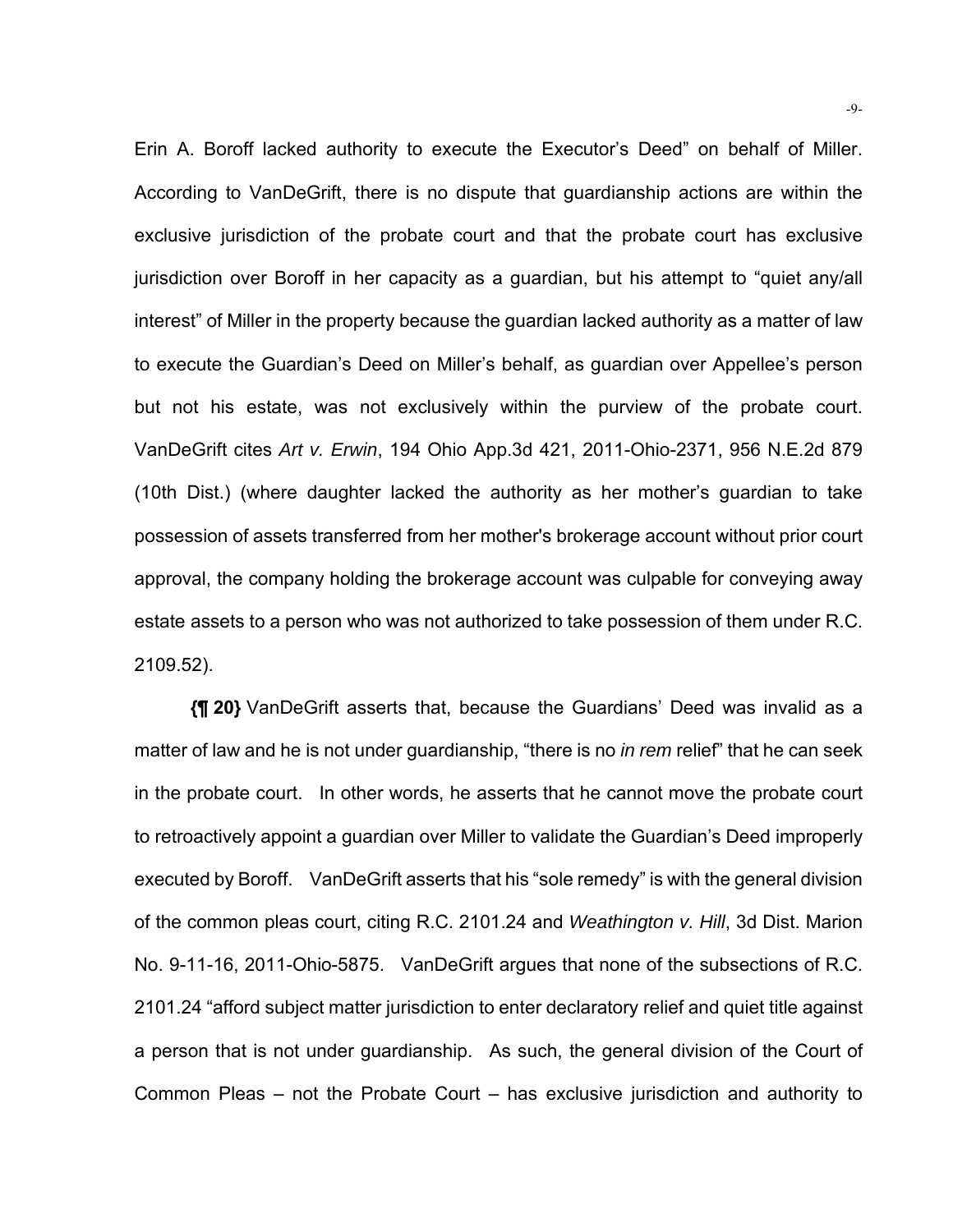decide the issue" of whether VanDeGrift was entitled to quiet any/all interest asserted by Miller in the property. VanDeGrift also cites *Spellman Outdoor Advertising Servs., LLC v. Ohio Turnpike & Infrastructure Comm*., 2016-Ohio-7152, 72 N.E.3d 229 (11th Dist.), ¶ 12, which held that the common pleas court had "exclusive jurisdiction and authority" over a complaint requesting quiet title and declaratory relief concerning real property where there was no administrative avenue for such relief.

**{¶ 21}** Finally, VanDeGrift argues that his motion for default judgment, or, in the alternative, for summary judgment, should have been sustained in light of the fact that Miller, "having been served with process, never filed an answer asserting any interest or right of possession" in the property, citing R.C. 5302.04. VanDeGrift requests that the trial court's April 7, 2021 judgment be reversed and that it be directed to enter judgment in his favor quieting Miller's interest, if any, in the property.

**{¶ 22}** R.C. 5303.01 governs actions to quiet title and provides in part: "An action may be brought by a person in possession of real property, by himself or tenant, against any person who claims an interest therein adverse to him, for the purpose of determining such adverse interest."

**{¶ 23}** R.C. 2721.02, the Declaratory Judgment Act, provides:

Subject to division (B) of this section, courts of record may declare rights, status, and other legal relations whether or not further relief is or could be claimed. No action or proceeding is open to objection on the ground that a declaratory judgment or decree is prayed for under this chapter. The declaration may be either affirmative or negative in form and effect. The declaration has the effect of a final judgment or decree.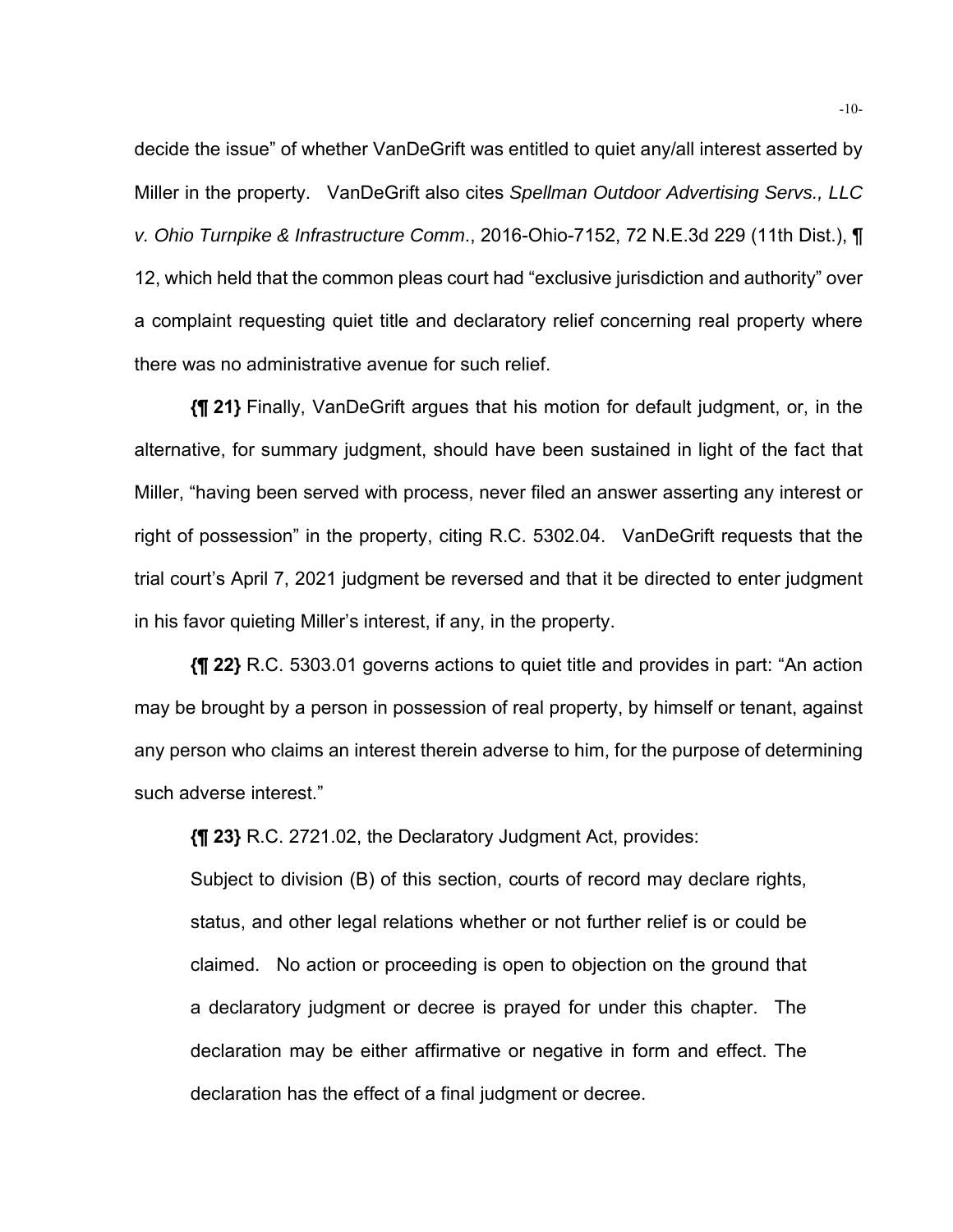**{¶ 24}** Finally, R.C. 2721.03 governs the construction and validity of instruments and provides:

Subject to division (B) of section 2721.02 of the Revised Code, any person interested under a deed, will, written contract, or other writing constituting a contract or any person whose rights, status, or other legal relations are affected by a constitutional provision, statute, rule as defined in section 119.01 of the Revised Code, municipal ordinance, township resolution, contract, or franchise may have determined any question of construction or validity arising under the instrument, constitutional provision, statute, rule, ordinance, resolution, contract, or franchise and obtain a declaration of rights, status, or other legal relations under it.

\* \* \*

**{¶ 25}** R.C. 2101.24 governs the jurisdiction of the probate court, which includes the authority to "render declaratory judgments, including but not limited to, those rendered pursuant to Chapter 5817. of the Revised Code."

**{¶ 26}** This Court has previously noted:

 "The probate court is a court of limited jurisdiction. The court has only that jurisdiction which is granted by statute and by Constitution." *Zuendel v. Zuendel*, 63 Ohio St.3d 733, 735, 590 N.E.2d 1260 (1992). R.C. 2101.24 grants the probate court exclusive jurisdiction over some matters and over other matters concurrent jurisdiction with the general division of the court of common pleas.

\* \* \*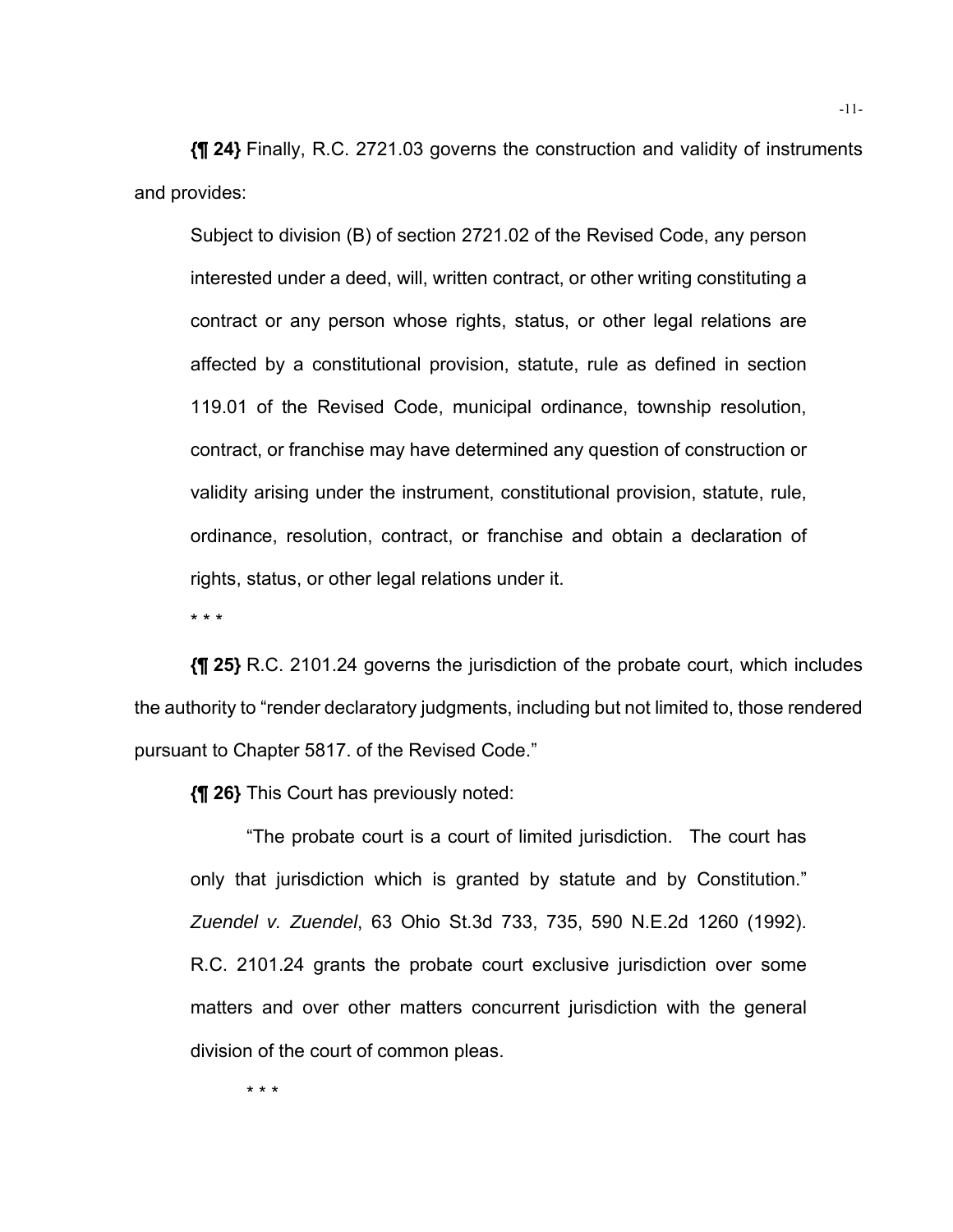\* \* \* It is important to bear in mind that "[s]tatutes which create a declaratory judgment procedure do not extend the jurisdiction of the subject matter of a court but rather extend the power of the court to grant declaratory relief within its respective jurisdiction. In other words, declaratory judgment statutes provide an additional remedy which may be granted by a court but they do not extend the jurisdiction as to the subject matter upon which a court may act." *Nemcek v. Paskey*, 137 Ohio Misc.2d 1, 2006-Ohio-2059, 849 N.E.2d 108, ¶ 12 (C.P.), quoting *Ryan v. Tracy*, 6 Ohio St.3d 363, 366, 453 N.E.2d 661 (1983); *see also Zimmerman* [*v. Montgomery Cty. Pub. Health Dept.*], 2d Dist. Montgomery No. 26816, 2016-Ohio-1423, at ¶ 14 (quoting the same). The probate court has "jurisdiction when a justiciable dispute arises with respect to duties related to the administration of the estate." *Zuendel*, 63 Ohio St.3d at 736, 590 N.E.2d 1260. It follows, then, that "[i]n determining whether a declaratory judgment action is properly before the probate court, the primary question is whether the matter is related to the administration of the estate." *Weathington v. Hill*, 3d Dist. Marion No. 9-11-16, 2011-Ohio-5875, ¶ 29, citing *Zuendel.* 

*Wiggins v. Safeco Ins. Co. of Indiana*, 2d Dist. Montgomery No. 28163, 2019-Ohio-312,  $\P$  9, 13.

**{¶ 27}** Since the issue before the court was not related to the administration of an estate or guardianship, we conclude that the trial court erred in concluding that jurisdiction was vested in the probate court and in dismissing VanDeGrift's claims based on its conclusion that it lacked jurisdiction.